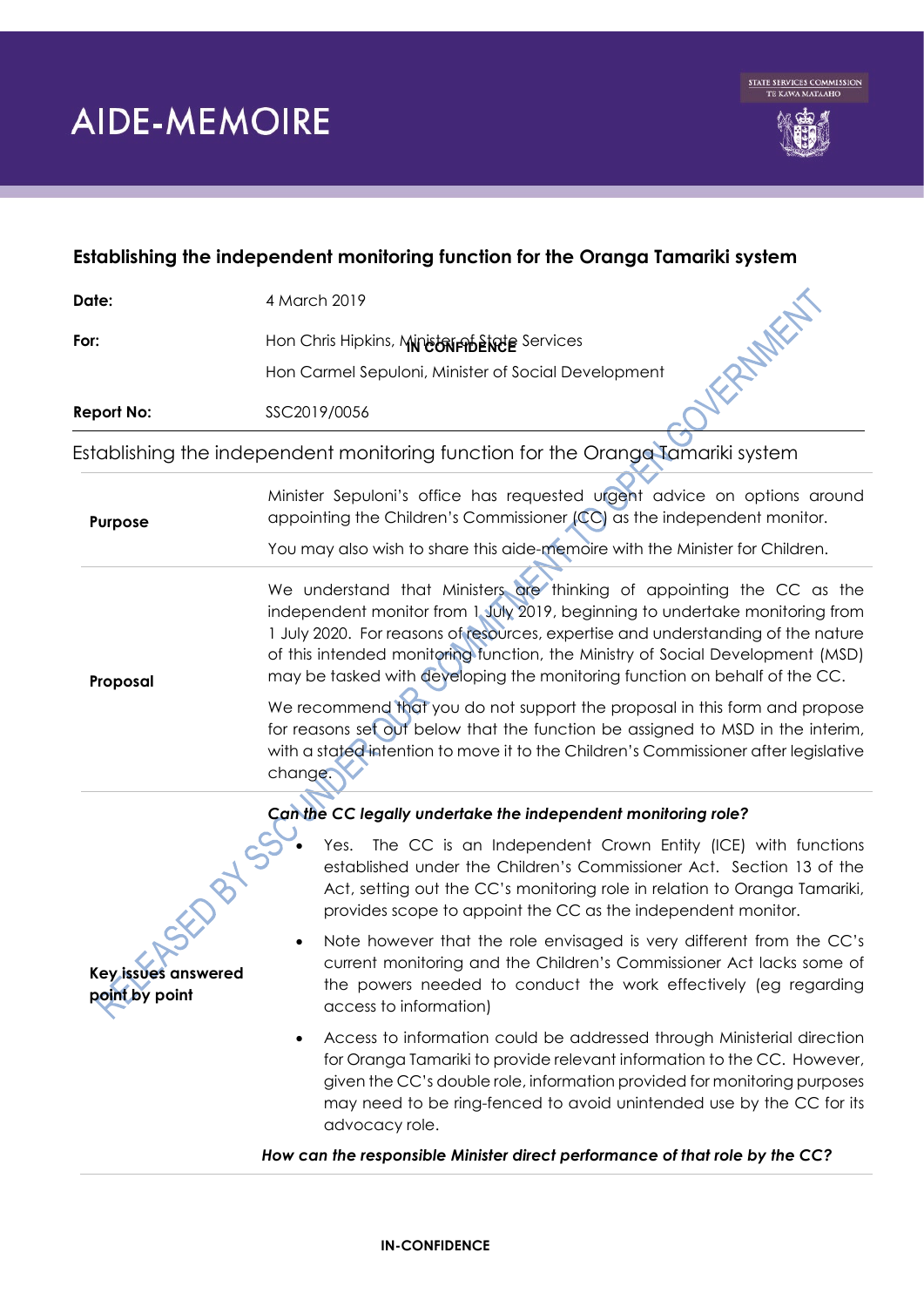- All an ICE's functions are free from Ministerial direction except as stated in their governing legislation. How the relationship to Ministers and government policy could be managed prior to legislative change depends critically on the cooperation of the CC.
- With that cooperation, it may be possible to set up arrangements for the Minister to clarify expectations (for example in a memorandum of understanding or a Statement of Performance Expectations) in exchange for the funding belonging to the function.

## *Can the establishment work be undertaken by MSD on behalf of the CC, and how would that work?*

- MSD can support the CC to establish the role. As described above, the cooperation of the CC is critical. The CC's independence and the relationships between the CC, Ministers and MSD need to be very clear and legally robust. Considerations include:
	- o if the CC is appointed as monitor but the funding is going to MSD because MSD is doing the work, the CC will have little incentive to cooperate with arrangements that reduce the CC's independence in relation to the monitoring
	- o MSD cannot be tasked to do the work "on behalf" of the CC. A department does not carry out functions on behalf of a Crown entity, and certainly not one that it monitors. Departments sometimes work under the supervision of an ICE or the Ombudsman (e.g. investigating complaints and incidents), but such work is in areas not subject to Ministerial direction
	- o although in theory the CC could delegate establishment of the function to MSD (with the CC retaining responsibility for and control over the work), this would strain MSD's Ministerial relationships, particularly if the CC (directing MSD) diverged from Ministers' expectations of the monitoring function.
- MSD could support the build of the function in the short term by agreement with the CC or second relevant staff into the CC. This approach would be legally appropriate but leave delivery risks with the CC. As well as these questions, we also have concerns regarding:<br>
As well as these questions, we also have concerns regarding:<br>
As well as these questions, we also have concerns regarding:<br>
system advance:

- assigning two conflicting functions to an ICE commissioner sole the system advocacy role (is government trying to do the right thing?) and the monitoring role (is government doing what it said it would do?)
- 9(2)(g)(i) free and frank

**Our overall advice Our recommended option** to minimise the risks and issues outlined above would be to: